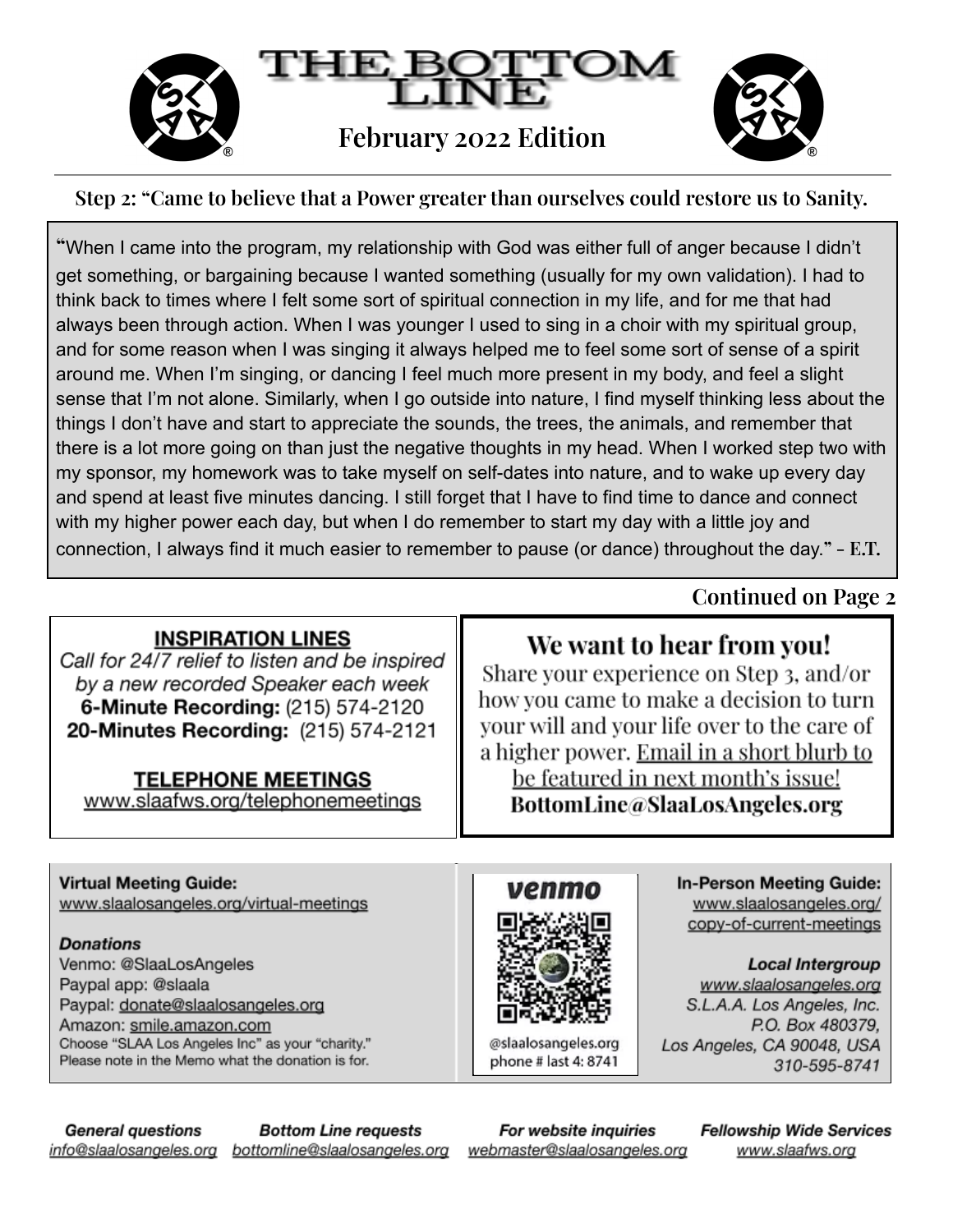### **Experiences of Step 2 Continued.**

*Personal stories from members of S.L.A.A.*

**"**I joined SLAA as a full-fledged atheist. Looking back, I was lost. Before SLAA, I believed that people should determine their own fates through self-will and if you weren't where you wanted to be, no amount of prayer could make a difference. There was no God. In fact, God was a reminder of how deceptive and manipulative this world was. What I failed to realize was that I was the deceptive one. I was the manipulative one, acting out, keeping secrets, sabotaging my well-being, and justifying betrayal.

It took a lot for me to believe in any "God'' let alone a power greater than myself. But hitting bottom, brought me to my knees and I connected with a spiritual side that was ignited by the beauty of nature. Nature is undeniable and ever present. Nature is unexplainable and mysterious in many ways, just how God is described in religious text. Nature includes the universe, which I've always been mesmerized by… and evolution, a topic that I weaponized to question and argue the entire concept of a God.

This universal truth had weight, it was tangible, and became the cornerstone of how I defined my higher power. It didn't have to fit a mold or pre-defined concept. This was MY higher power and something undoubtedly greater than me. I can finally surrender to the universe and nature. It has allowed me to see a more highly-evolved version of myself with traits opposite of the insanity that had led me to act out in so many unmanageable ways. Walking during a sunset, surfing, hiking, even gardening keeps me connected to nature and away from bottom lines. I now truly believe that I am slowly (and imperfectly) being restored to sanity, one day at a time.**" - C.S.**

**"**I have always been that guy. The one who has a double life, scared of new things…[I] took huge risks, and gambled with sex and love addiction. In step 2, we came to believe that a power greater than ourselves could restore us to sanity. In slaa, I learned to slow down, pray, and turn it over because my life is unmanageable as a result of my crazy activities. When I am on my 2nd step, I learn how to not future-trip.**" - A.E.**

**"**We endured early phases of withdrawal, sometimes achingly putting one tenty-four stretch together after another. As this continued, we faced a real dilemma concerning our personal identity… Whether we were aware of it or not, our entire being had been molded by our failure, or refusal, to solve from within the problem of our real lives: insecurity, loneliness, and lack of any abiding sense of personal worth and dignity. Through sex, charm, emotional appeal, or persuasive intellect, we had used other people as "drugs" to avoid facing our own personal inadequacy. Once we saw this, we realized that in surrendering our addictive behavior we would inevitably have to question the whole foundation of our self-image, [and] our personal identity. ... As we came to appreciate the magnitude [of our] addiction... we had to admit that we could not reshape our whole identity unaided. … [and] we experienced the need to find a Power greater than ourselves.**" - S.L.A.A. Basic Text, Page 72-75.**

**Step 2: "Came to believe that a Power greater than ourselves could restore us to Sanity.**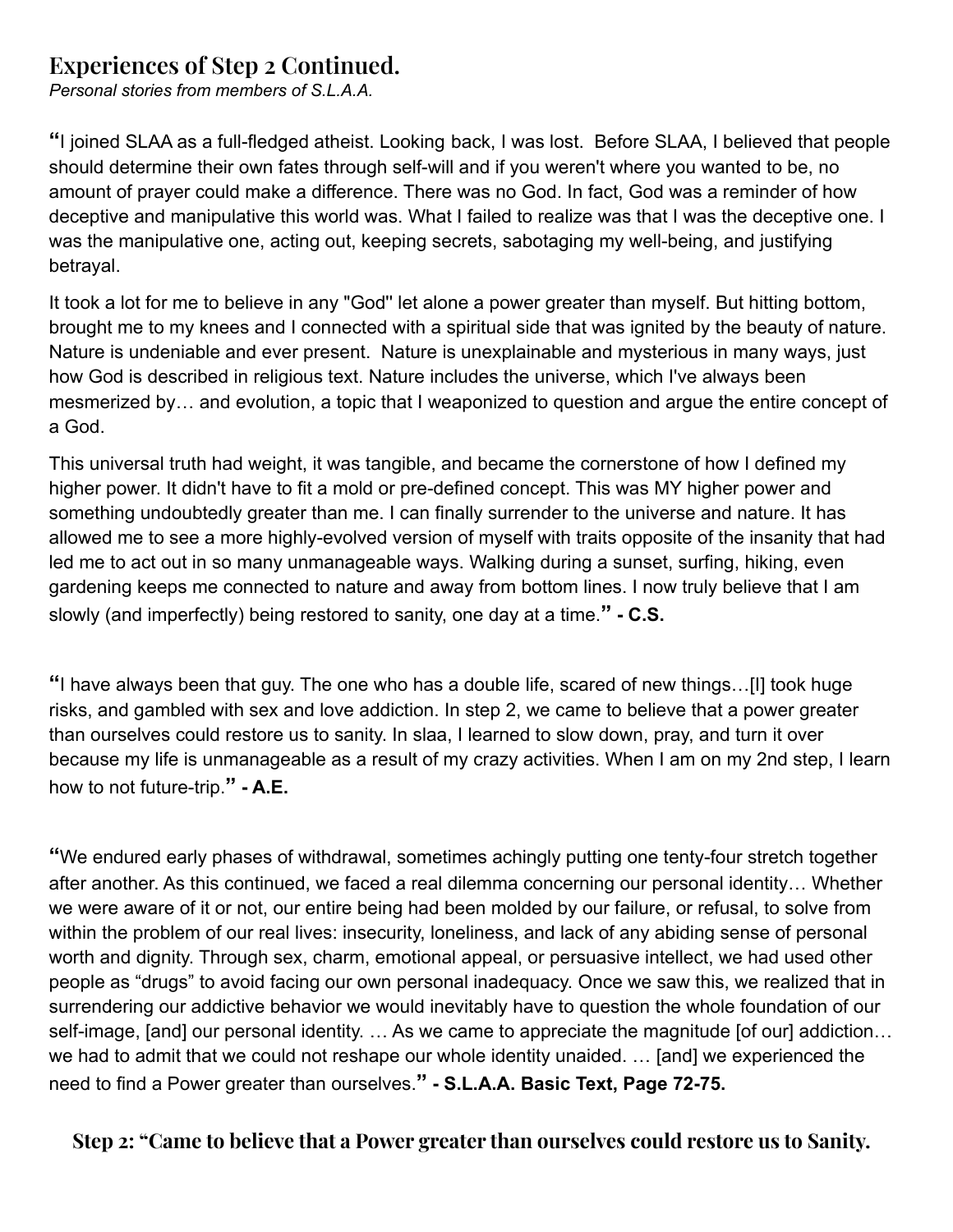### **In Person Meetings**

*For more information please visit: www.slaalosangeles.org/copy-of-current-meetings*

| <b>DAY</b>                                             | <b>TIME</b>       | <b>IN PERSON</b><br><b>OR HYBRID</b>   | Indoor/<br>Outdo<br>or | <b>LOCATION</b>                                                                                                | <b>MEETIN</b><br>G<br><b>NAME</b>                            | <b>COMMENTS</b>                                                                                                                                                                 |
|--------------------------------------------------------|-------------------|----------------------------------------|------------------------|----------------------------------------------------------------------------------------------------------------|--------------------------------------------------------------|---------------------------------------------------------------------------------------------------------------------------------------------------------------------------------|
| <b>SUNDAY</b>                                          | 8:30<br>AM        | In-Person Only                         | Outdo<br><b>or</b>     | Los Angeles State Historic<br>Park<br>1245 N. Spring St.<br>Los Angeles, CA 90012                              | У                                                            | Entrance is at Messengers St and<br>Focus on Spring. Bring something to sit on -<br>Spiritualit the grass is usually wet.<br>Metered parking lot or street.                     |
| <b>SUNDAY</b>                                          | 11:00<br>AM       | In-Person Only                         | Indoor                 | <b>WHRC</b><br>626 N Robertson Blvd<br>West Hollywood, CA 90069                                                | Serenity<br>on<br>Sundays                                    | Closed meeting.<br>All genders. Meditation & Sharing.<br>LA County Policy on Masks.                                                                                             |
| <b>SUNDAY</b><br><b>Men Only</b>                       | 1:00<br><b>PM</b> |                                        | Indoor                 | <b>Pathfinders Club</b><br>3367 Glendale Blvd<br>Los Angeles, CA 90039                                         | Sunday<br>1pm<br>Men's<br>Stag                               | Men's Stag - Enter through door to<br>the right of the main entrance door<br>or the back door.                                                                                  |
| <b>SUNDAY</b><br><b>Once Per</b><br><b>Month Only!</b> | M                 | 3:30P BOTH<br>In-Person AND<br>Online  | Indoor                 | <b>Silverlake Community</b><br>Church Fellowship Hall<br>2930 Hyperion Ave<br>Los Angeles, CA 90027            | <b>INTERG</b><br><b>ROUP</b><br><b>MEETIN</b><br>G           | <b>Second Sunday of the month</b><br>only. Intergroup meeting for SLAA<br>Los Angeles. Intergroup Reps from<br>each meeting in LA vote on issues.<br>Literature & Chips Pickup. |
| <b>SUNDAY</b>                                          | 4:00<br><b>PM</b> | In-Person Only                         | Indoor                 | Presbyterian Church<br>5751 Platt Ave<br>Woodland Hills, CA 91367                                              | Step<br>Study                                                | One Hour Step Study                                                                                                                                                             |
| <b>SUNDAY</b>                                          | 4:00<br><b>PM</b> | In-Person Only   Indoor                |                        | SHARE!<br>6666 Green Valley Circle<br>Culver City, CA 90203                                                    | Newcom<br>ers "A<br>Path to<br>Healthy<br>Relations<br>hips" | Starts 7/18<br>Co-Ed<br>Speaker<br><b>Chips Given</b><br><b>Newcomer Focus</b>                                                                                                  |
| <b>SUNDAY</b><br><b>Women Only</b><br><b>NEW!</b>      | 7:00<br><b>PM</b> | <b>BOTH</b><br>In-Person AND<br>Online | Indoor                 | <b>MCC United Church of</b><br>Christ in the Valley<br>5730 Cahuenga Blvd.<br>North Hollywood, CA 91601        | Women's<br>Sunday<br>d<br>Meeting                            | NOTE: In-Person begins 2/13/22<br>Before 2/13/22 - Online ONLY<br>Brentwoo Meeting has a rotating format of<br>speakers, reading, and open<br>sharing, and goes from 7-8:30PM.  |
| <b>MONDAY</b>                                          | 7:30<br>AM        | <b>BOTH</b><br>In-Person AND<br>Online | Indoor                 | Harmony Toluca Lake<br>Church<br>4301 Cahuenga Blvd<br>Toluca Lake, CA 91602                                   | "Thank<br>God it's<br>Monday:<br>Valley<br>Edition"          | 1 Hour<br>Alternates between a guest<br>speaker and a Step from the SLAA<br>basic Text                                                                                          |
| <b>MONDAY</b>                                          | 7:30<br>AM        | In-Person Only                         | Indoor                 | Community Room (1st floor<br>Garage, thru the<br>brown double doors) at<br>8000 Sunset Strip<br>in Los Angeles | Sunset<br><b>Strip</b><br>Anorexia<br>Focus                  | Mtg alternates weekly bet.<br>literature and leader shares.<br>Meeting focuses on Anorexia<br>Characteristics and Recovery.<br>SP/H/B/A                                         |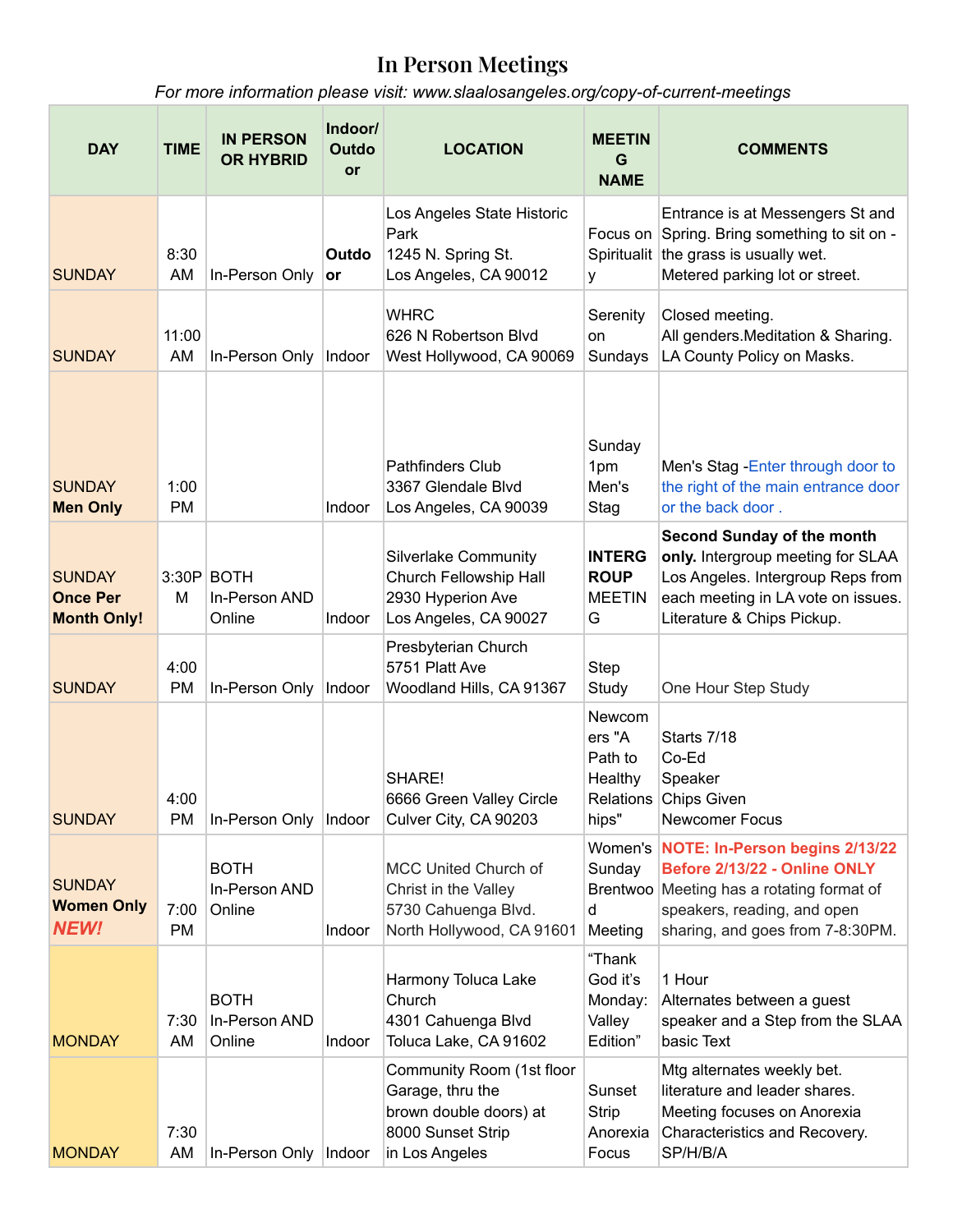| <b>DAY</b>                    | <b>TIME</b>       | <b>IN PERSON</b><br><b>OR HYBRID</b>   | Indoor/<br>Outdo<br><b>or</b> | <b>LOCATION</b>                                                                                                               | <b>MEETIN</b><br>G<br><b>NAME</b>                   | <b>COMMENTS</b>                                                                                                                          |
|-------------------------------|-------------------|----------------------------------------|-------------------------------|-------------------------------------------------------------------------------------------------------------------------------|-----------------------------------------------------|------------------------------------------------------------------------------------------------------------------------------------------|
| <b>MONDAY</b>                 | 8:30<br>AM        | In-Person Only                         | Indoor                        | <b>WHRC</b><br>626 N Robertson Blvd<br>West Hollywood, CA 90069                                                               | Thank<br>God It's<br>Monday                         | No size limit, but please bring a<br>mask. Parking at Weho Library on<br>San Vicente. All gender                                         |
| <b>MONDAY</b>                 |                   | Noon   In-Person Only                  | Indoor                        | Colorado Center<br>2500 Broadway Ave<br>Santa Monica, CA 90404                                                                | <b>Building</b><br>hips                             | 1 Hour. All Gender. Group Sharing<br>Relations Community Room Across from<br>Helen's Cycles                                              |
| <b>MONDAY</b>                 | 7:00<br><b>PM</b> | <b>BOTH</b><br>In-Person AND<br>Online | Indoor                        | Downtown SHARE!<br>425 S Broadway<br>Los Angeles, CA 90013                                                                    | All<br>n                                            | Welcome All Gender. Chips Given.Newcomer<br>Downtow Focus NOTE To attendees: Please<br>show up at least 5 minutes early                  |
| <b>TUESDAY</b>                | 7:30<br>AM        | <b>Suspended</b>                       | Indoor                        | <b>Farmers Market</b>                                                                                                         |                                                     | <b>Suspended</b>                                                                                                                         |
| <b>TUESDAY</b><br><b>NEW!</b> | 8:30<br>AM        | In-Person Only                         | Indoor                        | <b>Farmers Market</b><br><b>Upstairs Community Room</b><br>6333 W. 3rd Street<br>Los Angeles, CA 90036                        | Don't<br>Miss The<br>Miracle                        | Room upstairs in the food court.<br>All Gender. Speaker. 1 hour<br>meeting; Focus on spirituality<br>10 minute meditation                |
| <b>TUESDAY</b>                | 7:00<br><b>PM</b> | <b>BOTH</b><br>In-Person AND<br>Online | Indoor/<br>Outdoo<br>r        | St. Luke's Evangelical<br>Lutheran Church,<br>5633 E Wardlow Rd<br>Long Beach, CA 90808                                       | Long<br>Beach 7<br>pm Study<br>St Luke's   Meeting. | All Gender. Literature Study.<br>Chips Given. Closed Meeting.<br>Please bring a mask. Small                                              |
| <b>TUESDAY</b>                | 7:30<br>PM        | In-Person Only                         | Indoor                        | Neighborhood Unitarian<br><b>Universalist Church</b><br>301 N. Orange Grove Blvd,<br>Room 25 (upstairs)<br>Pasadena, CA 91103 |                                                     | All Gender. Closed Meeting.<br>Handicapped Access. Newcomer<br>Focus. Speaker Meeting. Book<br>Study. Literature Meeting. Chips<br>Given |
| <b>WEDNESDAY</b>              | 8:30<br>AM        | <b>BOTH</b><br>In-Person AND<br>Online | Indoor                        | <b>WHRC</b><br>626 N Robertson Blvd<br>West Hollywood, CA 90069<br>online ID: 88066048247                                     | Healthy<br>Relations<br>hips                        | Will be both online and in-person<br>For online password, email:<br>WeHoRecoverySLAA@Gmail.com                                           |
| <b>WEDNESDAY</b>              | 5:15<br><b>PM</b> | <b>BOTH</b><br>In-Person AND<br>Online | Indoor                        | Church of the Epiphany<br>2808 Altura St<br>Los Angeles, CA 90013                                                             | Anorexia<br>& Love<br>Avoidanc<br>e                 | All Gender<br>Open Meeting<br>1 Hour                                                                                                     |
| <b>WEDNESDAY</b><br>Men only  | 5:30<br><b>PM</b> | In-Person                              | Indoor                        | <b>Farmers Market Community</b><br>Room<br>3rd and Fairfax<br>6333 W. 3rd Street                                              | Fantasy<br>Island                                   | Men's Stag<br>1 Hour<br><b>Everyone Shares</b>                                                                                           |
| <b>WEDNESDAY</b>              | 7:30<br><b>PM</b> | In-Person Only                         | Indoor                        | <b>WHRC</b><br>626 N Robertson Blvd<br>West Hollywood, CA 90069                                                               | Restored<br>to Sanity                               | Steps 1 2 & 3. All Addicts<br>Welcome / Masks Required<br>Park at Library on San Vicente                                                 |
| <b>WEDNESDAY</b>              | 8:30<br>PM        | In-Person Only                         | Indoor                        | Pathfinders Alano Club<br>3367 Glendale Boulevard<br>Los Angeles, CA 90039                                                    | Meditatio<br>n                                      | All Gender. On Glendale Blvd<br>about 1 mile north of the 5                                                                              |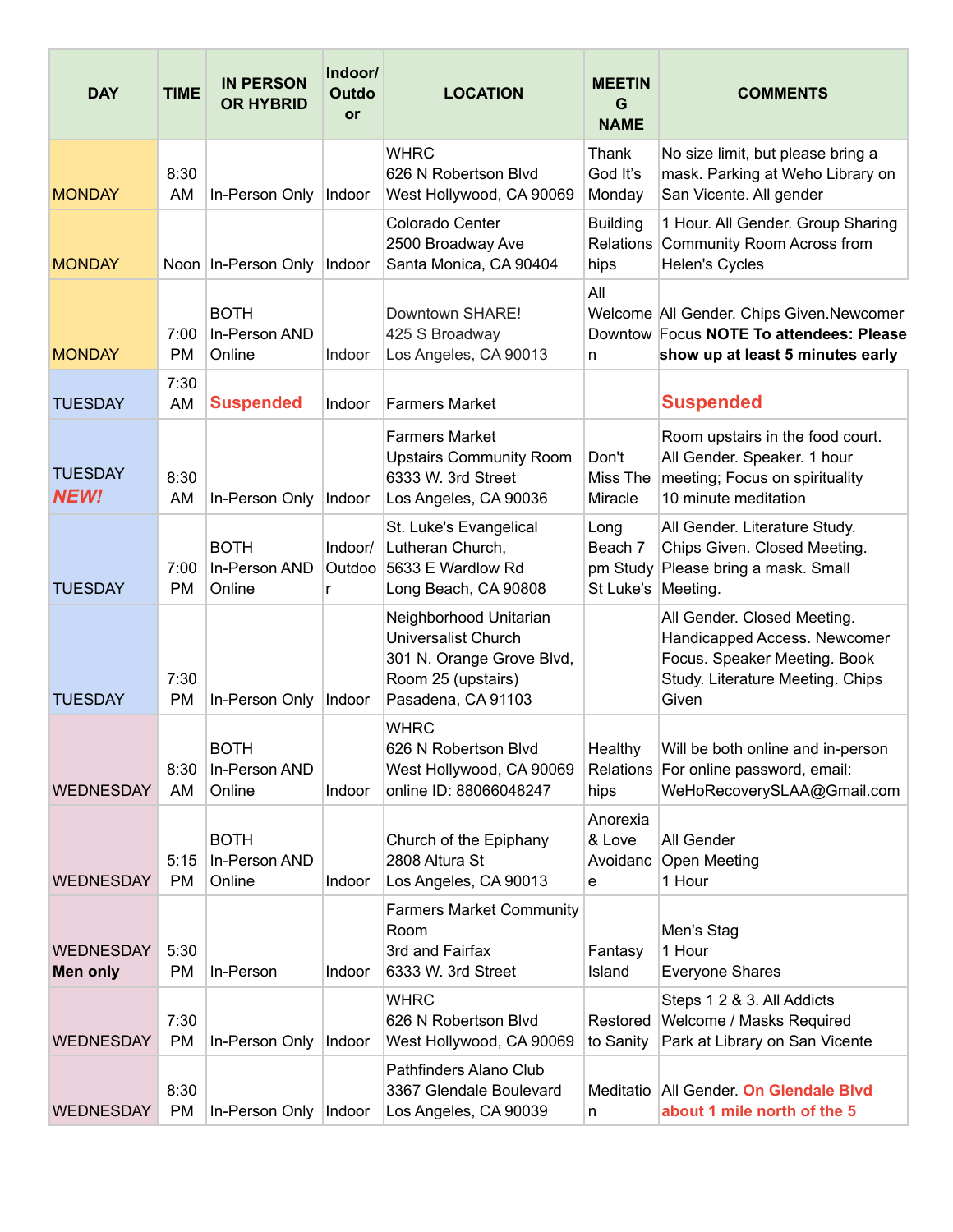| <b>DAY</b>                                               | <b>TIME</b>       | <b>IN PERSON</b><br><b>OR HYBRID</b>        | Indoor/<br><b>Outdo</b><br>or | <b>LOCATION</b>                                                                                                   | <b>MEETIN</b><br>G<br><b>NAME</b>               | <b>COMMENTS</b>                                                                                                                                                 |
|----------------------------------------------------------|-------------------|---------------------------------------------|-------------------------------|-------------------------------------------------------------------------------------------------------------------|-------------------------------------------------|-----------------------------------------------------------------------------------------------------------------------------------------------------------------|
| <b>THURSDAY</b>                                          | 6:00<br><b>PM</b> | In-Person<br><b>ONLY</b>                    | Outdo<br>or                   | <b>Silverlake Community</b><br>Church<br>2930 Hyperion Ave.<br>Los Angeles, CA 90027                              | <b>Brunswic</b><br>k Patio                      | Socially distanced.1.5 hour, 20<br>minute speaker, Tag-pass<br>sharing on a topic. Chips given.<br>Birthdays celebrated.                                        |
| <b>THURSDAY</b>                                          | 6:30<br><b>PM</b> | <b>BOTH</b><br>In-Person AND<br>Online      | Indoor                        | SHARE!<br>6666 Green Valley Circle<br>Culver City, CA 90203                                                       | Courtshi<br>p: From<br>Fantasy<br>To<br>Reality | All Gender<br><b>Chips Given</b><br>Closed (identify S.L.A.A. only)                                                                                             |
| <b>FRIDAY</b><br><b>Women Only</b>                       | 8:00<br>AM        | In-Person Only                              | Indoor                        | <b>Farmer's Market</b><br><b>Community Room</b><br>3rd and Fairfax<br>6333 W. 3rd Street<br>Los Angeles, CA 90036 | Farmer's<br>Market<br>Commun<br>ity Room        | Upstairs near the coffee kiosk.<br>Parking available with merchant<br>validation. Mask required. Chips<br>Given. Alternating Reading and<br>Speaker. Women Only |
| <b>FRIDAY</b><br><b>Women+NB</b>                         | 10:00<br>AM       | <b>Suspended</b>                            | Indoor                        | <b>Pathfinders Club</b>                                                                                           |                                                 | <b>Women and Non-Binary</b><br><b>Suspended</b>                                                                                                                 |
| <b>FRIDAY</b>                                            | 5:45<br><b>PM</b> | <b>Suspended</b>                            | Outdo<br><b>or</b>            | Santa Monica - Parking lot<br>8 North. on the beach                                                               |                                                 | <b>Suspended until Spring 2022</b><br>11th Step by the Sea                                                                                                      |
| <b>FRIDAY</b><br><b>Men Only</b>                         | 6:30<br><b>PM</b> | In-Person<br><b>ONLY</b>                    | Indoor                        | Café Tropical<br>2900 W. Sunset Blvd<br><b>Back Room</b>                                                          | Men's<br>Stag                                   | Men's Stag - Separate from the<br>virtual meeting at the same time<br>Please note: No restroom facilities                                                       |
| <b>FRIDAY</b><br><b>Women and</b><br><b>Non-Binary</b>   | 8:30<br><b>PM</b> | <b>Suspended</b>                            | Indoor                        | <b>Pathfinders Club</b><br>3367 Glendale Boulevard<br>Los Angeles, CA 90039                                       |                                                 | <b>Suspended</b>                                                                                                                                                |
| <b>SATURDAY</b>                                          | AM                | <b>BOTH</b><br>9:30 In-Person AND<br>Online |                               | MCC - United Church Of<br>Christ<br>5730 Cahuenga Blvd<br>North Hollywood, CA 91601                               | Fantasy,<br>Romanc<br>е,<br>Intrigue            | All gender, 1.5 hour                                                                                                                                            |
| <b>SATURDAY</b><br><b>Women and</b><br><b>Non-Binary</b> | 10:00<br>AM       | <b>Suspended</b>                            | Indoor                        | <b>Pathfinders Club</b><br>3367 Glendale Boulevard<br>Los Angeles, CA 90039                                       |                                                 | Women and Non Binary Only -<br>Sober Sex - Suspended                                                                                                            |
| <b>SATURDAY</b><br><b>Men Only</b>                       | AM                | 10:00 In-Person<br><b>ONLY</b>              | Indoor                        | The Log Cabin<br>621 N Robertson Blvd<br>West Hollywood, CA 90069                                                 | <b>SLAA</b><br>Beach<br>Boyz                    | Men's Stag                                                                                                                                                      |
| <b>SATURDAY</b>                                          | AM                | 10:00 In Person<br><b>ONLY</b>              | Indoor                        | Douglas Park<br>2439 Wilshire Blvd<br>Santa Monica, CA 90403                                                      | Artists in<br>Recovery                          | All Gender<br><b>Speaker Meeting</b><br>1.5 hour                                                                                                                |
| <b>SATURDAY</b>                                          | AM                | 11:00 In-Person<br><b>ONLY</b>              | Indoor                        | <b>WHRC</b><br>626 N Robertson Blvd,<br>West Hollywood, CA 90069                                                  | Tools of<br>Recovery Room #1                    |                                                                                                                                                                 |
| <b>SATURDAY</b>                                          | 4:30<br><b>PM</b> | In-Person<br><b>ONLY</b>                    | Indoor                        | Pathfinders Club<br>3367 Glendale Boulevard<br>Los Angeles, CA 90039                                              | Sober<br>Dating                                 | The In-Person meeting and the<br>Online meeting are now two<br>separate meetings                                                                                |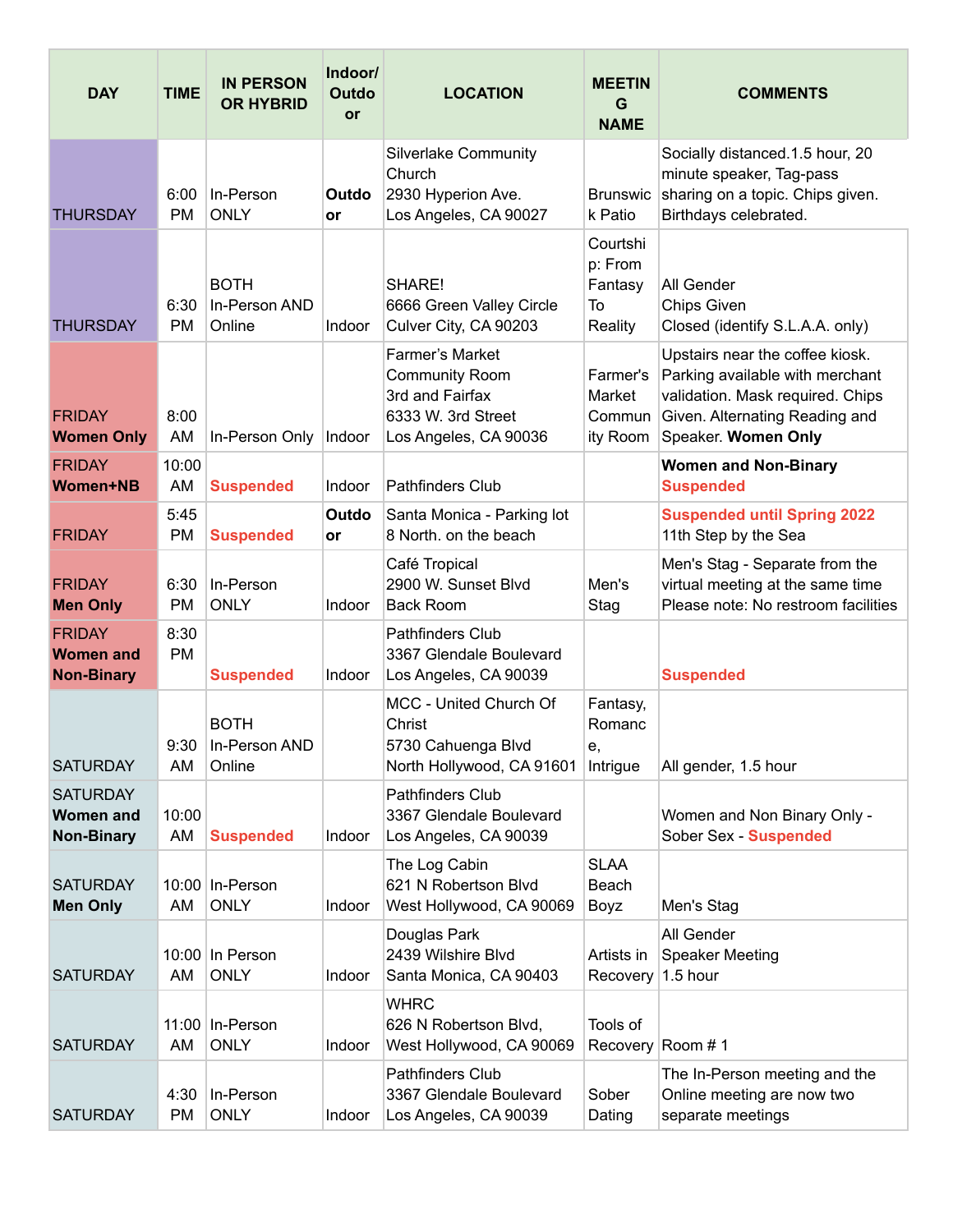#### January 2022 Intergroup Meeting Minutes

#### **Secretary – (Jayk) –**

#### **secretary@slaalosangeles.org** Jayk

announced that Intergroup in 2022 will be a great year to be of service! If you are here in person, please make sure you signed in and take an agenda. We are trying something new this month by timing each announcement for 90 seconds.The agenda, reports and the flyers are all available in the following link:

<https://bit.ly/intergroup-jan>

**Treasurer (OPEN)**(Electing the position today) (Adeleine making report) *Financial Summary for the Year Ending 12/31/21 Total Income: \$ 41,443 Total Expenses (37,963) Net Income: \$ 3,480 Ending Cash Balance: Unrestricted: \$ 1,767 Restricted: F.W.S. 56 H & I 1,606 Annual Retreat 3,051 Prudent Reserve 15,000. TOTAL CASH \$21,480. Sale tax paid 1/7/21 \$ 683 on \$ 7,191 Literature Sales for 2021. Treasurer will file the short-form IRS Form 990 for 2021, based on 3-year average income of \$39,539*

**Bottom Line Editor – (Eoin Thomas)** Spent 257.95 cents on 300 copies. Reps can take 10 copies per meeting and you can find a version online as well. It is important to pick up the Bottom Lines that we print to disperse to fellows.

**Meeting Registrar – (Matthew)** Posted report in the Google Drive. Everyone should check the spreadsheet to make sure it is correct. If you have any changes to meetings please email registrar@slaalosangeles.org

**Virtual Meeting Registrar – (Kelsey)**The VM Registrar will be checking email address contacts for the meetingsThe VM Registrar is updating all meeting info every 48 hours (if there are any changes). If you have any changes, please email

virtualmeetings@slaalosangeles.org Many passwords are different from what is in the current database. If the virtual meetings have changed passwords, please send new passwords to

virtualmeetings@slaalosangeles.org so that they can be updated.

**Phone Line – (Sarah S.)**Has not checked the phone line recently. Someone on Zoom volunteered to talk to Sarah about directions on how to run the Phone Line **Literature – (Claire) (Assistant:**

**Megan)**Sales for Dec: \$426.05 \*majority of sales happening at Intergroup again. Phasing out most literature representatives, as we have more in person meetings selling literature throughout LA. Adam is still selling literature and doing pick up/drop offs in West Hollywood, and I, Claire, the Literature Administrator for 2022, will just sell once monthly at the Intergroup meeting. Individuals can purchase literature at the Intergroup meeting. Prepay via Venmo to @slaalosangeles or paypal @slaala with "literature" in the memo description section and show proof of receipt or payment upon pick up. Encouraged meetings to talk about nominating literature reps. Any questions literature@slaalosangeles.org.

**Journal Rep – Mona** Journal Flyer: [https://drive.google.com/file/d/168n9LFXR](https://drive.google.com/file/d/168n9LFXRdWquQ9_VuQtg_nBKSiM0SLWi/view?usp=sharing) [dWquQ9\\_VuQtg\\_nBKSiM0SLWi/view?usp=](https://drive.google.com/file/d/168n9LFXRdWquQ9_VuQtg_nBKSiM0SLWi/view?usp=sharing) [sharing](https://drive.google.com/file/d/168n9LFXRdWquQ9_VuQtg_nBKSiM0SLWi/view?usp=sharing) Journal is the SLAA magazine, published every two months. Stories written about, by, and for SLAA Members. . Flyers are available in person and online. You can subscribe to the journal (links on flyers) and it will be delivered to your house in an anonymous envelope. You can also be a contributor. Contributions due January 15 Topics: How do you keep your program fresh and growing?

**Webmaster – (Dave G.)** For the month of December 2021, the SLAALosAngeles.org website had a total of 7267 visits, 4036 of those were unique visitors. The average time on site was 5 minutes 25 seconds. The most popular times are Monday and Tuesday 6-8 pm. 3956 were new visitors and 980 were returning.About half found the site through google search. 4572 were from mobile phones, 84 from tablets and 2611 from computers. We had visitors from 58 different countries (I've included the map) . We are supporting addicts from all

over the world, on every continent except Antarctica.

**Workshops & Retreats – (Sean)** Nothing major to report at the moment. Workshops and Retreats will be meeting this week or next to discuss planning. Four Workshops and One retreat most likely

**H&I Committee – (Rachel W)** Committee meeting today. A couple institutions have approached us to run panels and we are need for facilitators.

**Speaker List Keeper – (Alex)** If you or anyone in your group would like to sign up to be a speaker, please send a message to [speakerslist@slaalosangeles.org.](mailto:speakerslist@slaalosangeles.org) In message, please include name, pronouns, and sobriety date. Also send which meetings you are extra qualified to speak at (anorexia, LGBTQ, BIPOC, etc.)

**Audio Library Committee – (Kye)**Kye has been going through a backlog of emails. We need individuals to speak to meetings about getting audio recordings. The goal is to get audio recordings of leads and shares up on the website. Audio Library Link:[HTTPS://TINYURL.COM/AUDIOLASLAA](https://tinyurl.com/AUDIOLASLAA) **New Business** Elections: Treasurer: Jamie nominates herself. Sarah seconds the motion. **Jamie elected!** Assistant Treasurer: **Still remains open.** Literature Committee Conduit: *Alex volunteered to take commitment.* **Alex voted into position.** Sponsorship Committee Conduit: *Clark volunteered to take commitment. No objections.* **Clark voted into position.** Steps, Traditions & Concepts Conduit: *Noah would like to continue commitment. No objections.* **Noah retains position.** Translation Committee Conduit: *Joe volunteered to take commitment. No Objections.* **Joe voted into position.** Diversity Committee Conduit: *Erin nominated herself. No objections.* **Erin voted into position.** Motion: To buy one box of 60 masks and one 32 oz. bottle of hand sanitizer for next month, and vote again next intergroup if we want a repeating purchase. **Motion Passed.** Meeting was ended at 5:00 PM PST.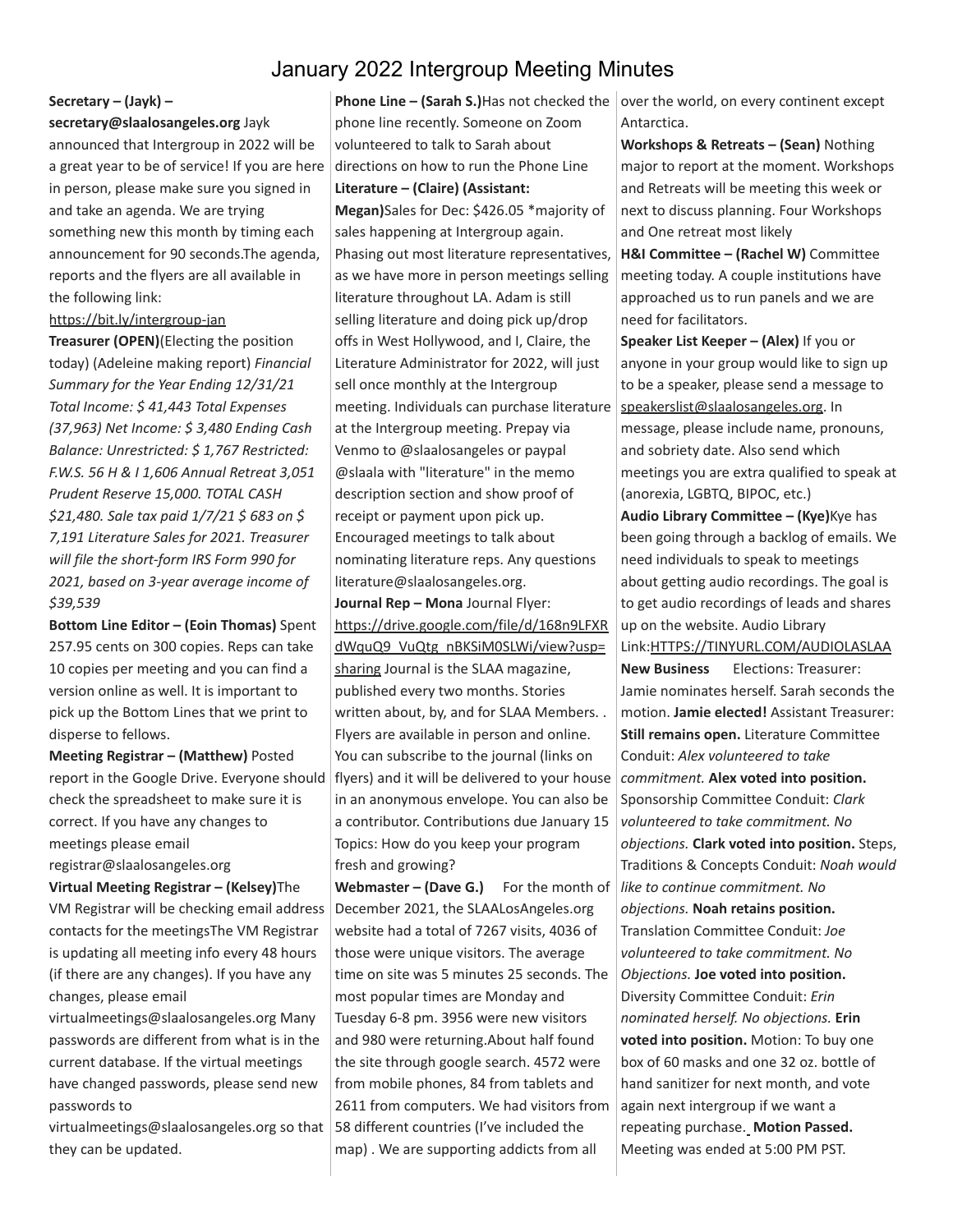# **Describe your Higher Power:**

(Bonus points if you draw it)

# **Phone Numbers**